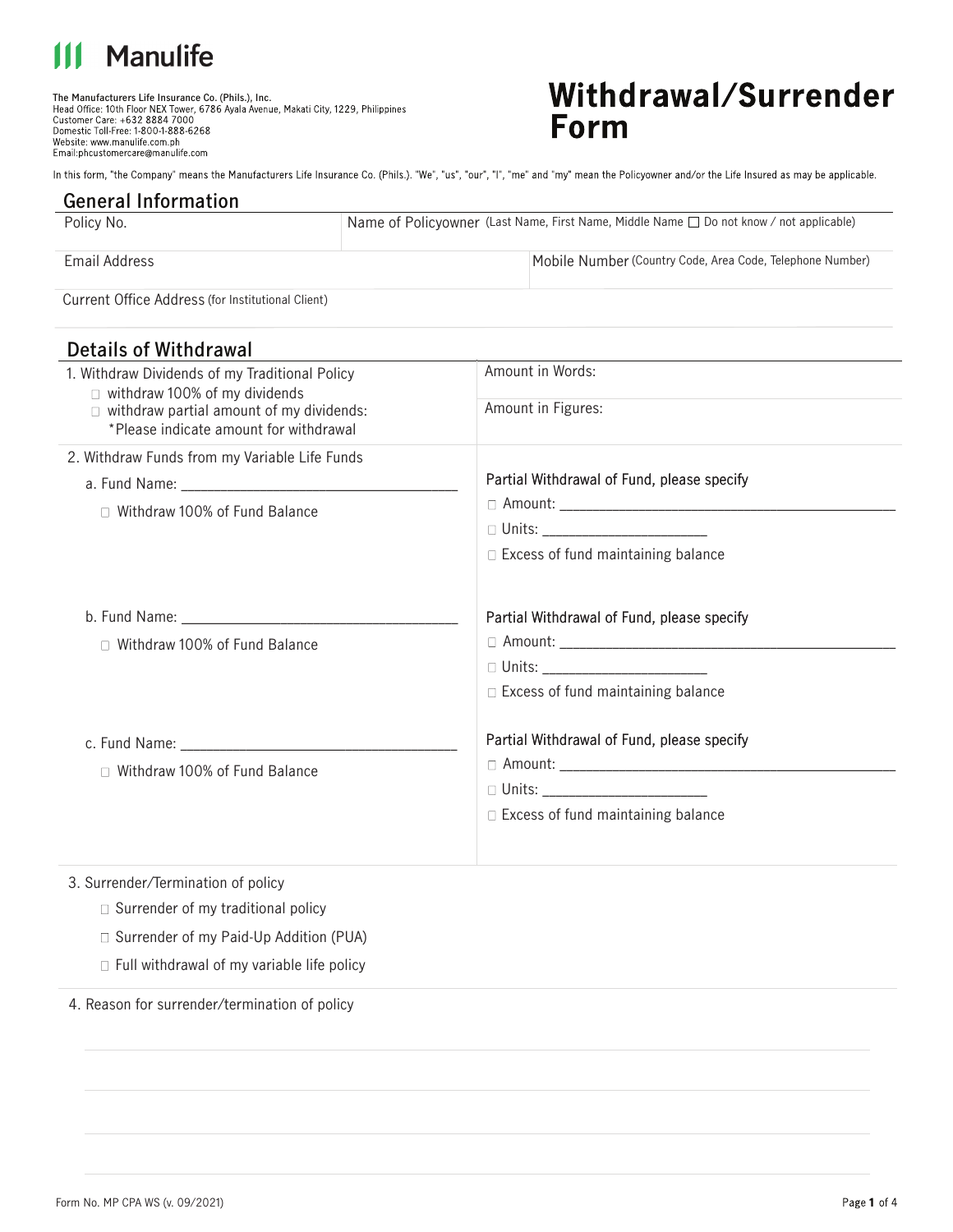# **Manulife**

**The Manufacturers Life Insurance Co. (Phils.), Inc.** Customer Care: +632 8884 7000<br>Domestic Toll-Free: 1-800-1-888-6268 Website: www.manulife.com.ph Email:phcustomercare@manulife.com

# Withdrawal/Surrender Form

### **Release Instructions**

| Pay for $\Box$ NB application                                |                                    | Deposit to my Account                | Account Name:                                                                                                                                                                                                                                                                                       |  |
|--------------------------------------------------------------|------------------------------------|--------------------------------------|-----------------------------------------------------------------------------------------------------------------------------------------------------------------------------------------------------------------------------------------------------------------------------------------------------|--|
| Policy No.<br>Amount for transfer:                           |                                    | Curreny                              | Account Number:                                                                                                                                                                                                                                                                                     |  |
|                                                              |                                    | Peso (Php)<br>П                      | Bank Name:                                                                                                                                                                                                                                                                                          |  |
| Pay for $\Box$ Premium<br>Policy No.<br>Amount for transfer: |                                    | Dollar (USD)<br>П                    | Bank Branch:                                                                                                                                                                                                                                                                                        |  |
|                                                              |                                    |                                      | $\Box$ Bank Address (for Dollar Account)<br>Swift Code (for overseas and Dollar Account)                                                                                                                                                                                                            |  |
| Pay for $\Box$ Policy Loan                                   |                                    |                                      | $\Box$ Currency of Account (for Dollar Account)                                                                                                                                                                                                                                                     |  |
|                                                              | Policy No.<br>Amount for transfer: |                                      | * Please make sure that your bank account details are updated and accurate to avoid unnecessary<br>delay in funds disbursement. Provide proof of account can be a picture of passbook or screen<br>snapshot of online banking account indicating the complete bank account name and account number. |  |
|                                                              |                                    | * Charges may apply for other banks. |                                                                                                                                                                                                                                                                                                     |  |

### **Additional Financial Questions**

1. Have you or any of your immediate family members or close relationships and associates been entrusted with prominent public position/s in (a) the Philippines with substantial authority over policy, operations or the use or allocation of government-owned resources; (b) a foreign State; or (c) an international organization?  $\Box$  Yes  $\Box$  No

2. Is the Policyowner a United States citizen, resident or a resident alien (US Green Card Holder)?

 $\Box$  Yes to any, please submit W-9 form if not yet submitted and skip Question Numbers 3 and 4 below  $\Box$  No

3. Does the Policyowner have a United States Taxpayer Identification Number (SSN/TIN), address and/ or telephone number?

Yes to any, please submit W8-BEN for individual claimant or a W8-BEN-E for an entity claimant if not yet submied No

4. Or was the Policyowner born in the US and renounced his US Citizenship?

 $\Box$  Yes, please submit W8-BEN form and US Bureau of Consular Affairs' Certificate of Loss of Nationality in the US form if not yet submitted  $\Box$  No

5. Does this policy have a Beneficial Owner?

 $\Box$  Yes, please submit Beneficial Owner form  $\Box$  No

#### **Reminders**

- 1. Your Manulife policy is intended to secure your financial needs over the long term. If you surrender your policy, you will lose benefits in terms of price and other features of your policy. If you have a traditional life policy, you may consider applying for a policy loan or conversion instead, if applicable. We strongly encourage you to consult your Financial Advisor or any of our Customer Service Officers before you proceed.
- 2. Withdrawal depends on the type of policy you have. Withdrawal from Dividends and Paid-up addition will be applicable to traditional life products, while the Withdrawal from variable life funds will be used for variable life products.
- 3. Partial withdrawals may have the minimum withdrawal amounts or maintaining balance requirements, depending on the product.
- 4. For Fund Withdrawals, please indicate the fund name and choose if you want to withdraw by percentage, units or amount.
- 5. Unit will be cancelled at the bid prices applicable on the next valuation date provided this request is received on or before the cut-off schedule.
- 6. If your product has a Level Death Benefit Option (Type II), your Death Benefit may be reduced by at most 125% of the amount of your withdrawal.

#### **Declaration and Agreement**

By signing this form, I/we declare and agree that:

- 1. The undersigned persons who will sign this form below are all of legal age.
- 2. I confirm that the information I provided, including bank details, if applicable, are accurate and up to date. I will not hold the Company responsible for any delay, loss or liability resulting from the information I provided in this form.
- 3. I am not an undischarged bankrupt nor have committed any act of bankruptcy within the last twelve (12) months. No receiving order or adjudication order in bankruptcy, made against me, is currently pending during the same period.
- 4. I/we agree that this transaction will be an amendment to the policy and will form part of the original application.
- 5. I am fully aware that partially withdrawing dividends may cancel the Self-Liquidating Policy Option (if applicable) should the dividends become insucient to pay for premium due.
- 6. I authorize the Company to correct or complete this request should there be errors or omissions discovered by it. I accept the changes to the Policy/Agreement based on these corrections, which are stated in the space below.
- 7. I acknowledge and declare that the withdrawal proceeds once deposited to the account above mentioned shall be equivalent to payment to me of the same, and I am therefore releasing Manulife, its successors-in-interest and assigns, including its directors, officers, employees, and agents from further claim, demand, liability, or action whatsoever, which in law and equity I ever had, now have, or which I, my successors and assigns may have under the said application and/or policy.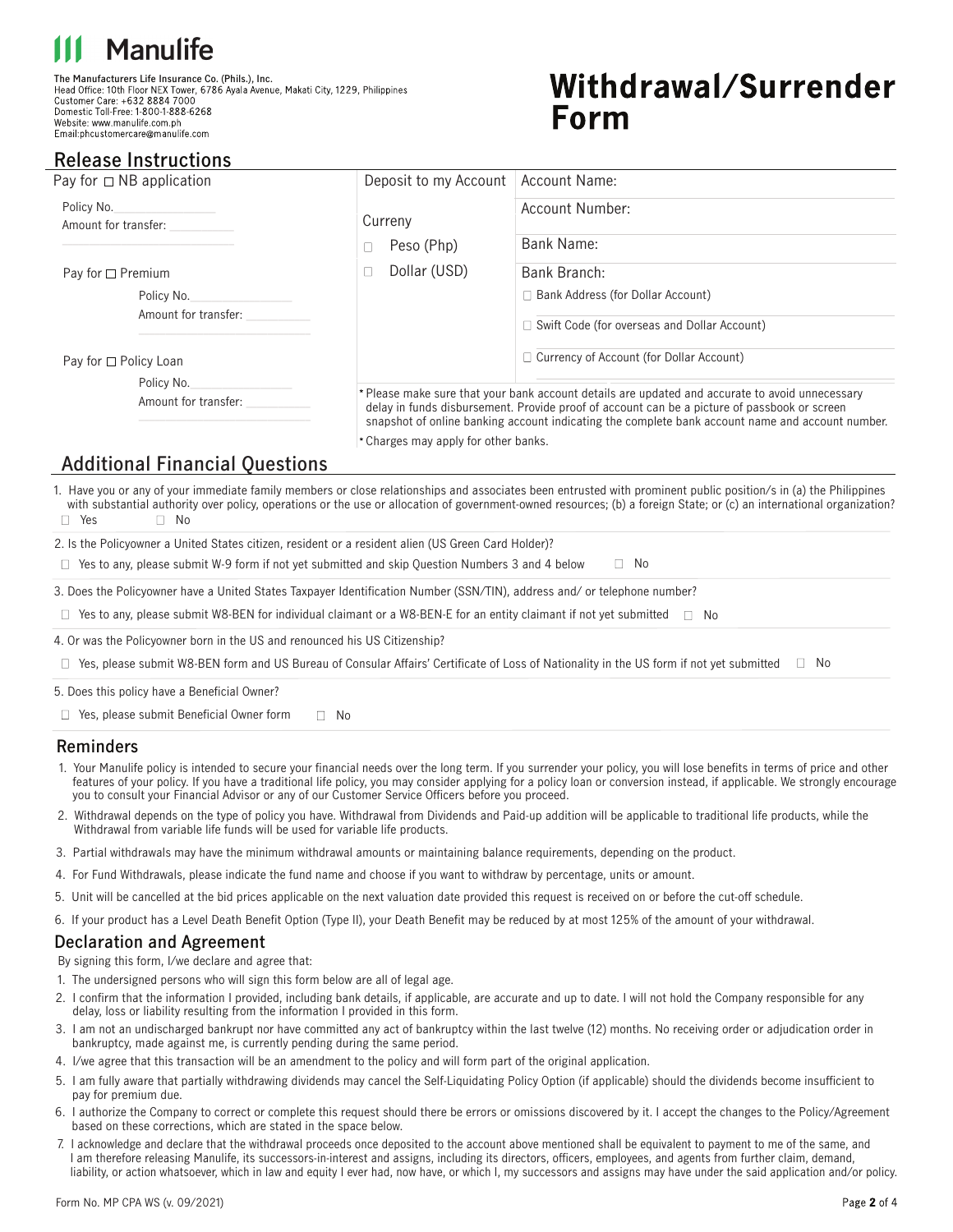# Manulife

**The Manufacturers Life Insurance Co. (Phils.), Inc.** Customer Care: (02) 8884-7000<br>Domestic Toll-Free: 1-800-1-888-6268 Website: www.manulife.com.ph Email:phcustomercare@manulife.com

## Withdrawal/Surrender **Form**

8. I/We agree to receive or access the policy contract, billing notice/s or any other corporate correspondence, documents or information pertaining to such policy electronically/digitally by making use of a computer, mobile or any digital device.

I/We agree that the cost and expense to obtain and maintain or configure suitable software, device and/or equipment to receive or access such documents shall be borne by me/us.

I/We agree and understand that transmission of information or communication over the internet may be subject to interruption, tranmission blackout and delayed transmission due to the Internet traffic, or incorrect data may be transmitted due to the public and open nature of the Internet or otherwise. The Company, shall not be responsible or liable for any loss of accuracy or timeliness of any information or communication arising from the said reasons or in relation to any malfunctions in communication facilities that are out of control of the Company.

I/We understand that within Manulife office hours and subject to Manulife/s standard verification procedures, I/we can request for a printed copy of the policy contract for a fee.

- 9. The Company collects and uses my personal and sensitive information to operate an insurance business. By signing this form and continuing to avail of the Company's products and services, I agree that the information I provided and any subsequent changes to it (including the information of third parties) can be processed, shared, disclosed, transferred or used by the Company, including its shareholders, directors and employees, affiliates, subsidiaries, business partners, any member of the Manulife Financial Group (including those located overseas), advisors, representatives, industry associations and databases, local and foreign authorities having jurisdiction over companies within the Manulife Financial Group, external auditors/counsels, and its third party service providers (whether within or outside the Philippines) within the rules set by the Data Privacy Act of 2012, as may be amended from time to time, relevant regulations and the Company's privacy policy available at www.manulife.com.ph/Customer-Privacy-Policy for purposes of:
	- · underwriting and approving my application;
	- · administering, serving and reinsuring my policy;
	- · marketing (including marketing of products and services offered by any member of the Manulife Financial Group and those of its business partners), promoting, getting feedback on its products and services, and measuring client satisfaction;
	- · conducting data analytics and doing automated data processing;
	- $\cdot$  preventing money laundering or terrorist financing activities;
	- · complying with reportorial and regulatory requirements of both local and foreign regulatory authorities (including local and foreign tax authorities and stock exchanges) as well as other legal, regulatory or contractual obligations of any member within the Manulife Financial Group, relating to information sharing, tax reporting or otherwise;
	- · the Company's internal purposes such as governance, risk, actuarial, claims and underwriting management, and reporting; and · for other reasonable purposes related to the services provided.
- 10. During the effectivity of the contract/policy, I agree to the following: in case the Company is unable to comply with relevant customer due diligence (CDD) measures, as required under the Anti-Money Laundering Act, as amended and relevant issuances, due to my fault, the Company may apply the following: (a) measures to restrict the services available or prohibit any further transactions on the contract/policy until full and proper CDD measures have been successfully conducted; and (b) in case the foregoing is unsuccessful, terminate business relationship, which shall only entitle me to receive the unused portions of premium or withdrawal value, if any, whichever is applicable. I also agree to be bound by obligations set out in relevant United Nations Security Council Resolutions relating to the prevention and suppression of proliferation financing of weapons of mass destruction, including the freezing and unfreezing actions as well as prohibitions from conducting transactions with designated persons and entities
- 11. I/we have read the above questions, statements and answers and certify that the information provided above is true, correct and complete based on my/our personal knowledge and official records. I/we also allow the Company to update my/our records based on the information found in this form and to use such to administer and service the policy. If signing for the legal entity identified above, I/we certify that I/we have the capacity to sign for such legal entity.

Signatures over printed names:

| Policyowner's Signature Over Printed Name<br>Date: $\frac{1}{(mm/dd/yyyy)}$ Place: $\frac{1}{(mm/dd/yyyy)}$<br>Signature of Authorized Signatory/Signatories<br>(for Institutions) over printed name |             | Irrevocable Beneficiary/ies (if any) Signature Over Printed Name<br>Financial Advisor as Witness Signature Over Printed Name<br>(mm/dd/vyyy) |                   |  |
|------------------------------------------------------------------------------------------------------------------------------------------------------------------------------------------------------|-------------|----------------------------------------------------------------------------------------------------------------------------------------------|-------------------|--|
|                                                                                                                                                                                                      |             |                                                                                                                                              |                   |  |
| Documents received and validated by: ______________                                                                                                                                                  |             | Documents Presented: www.port.com                                                                                                            |                   |  |
|                                                                                                                                                                                                      | Name of CSO | Branch                                                                                                                                       | Date (mm/dd/vvvv) |  |